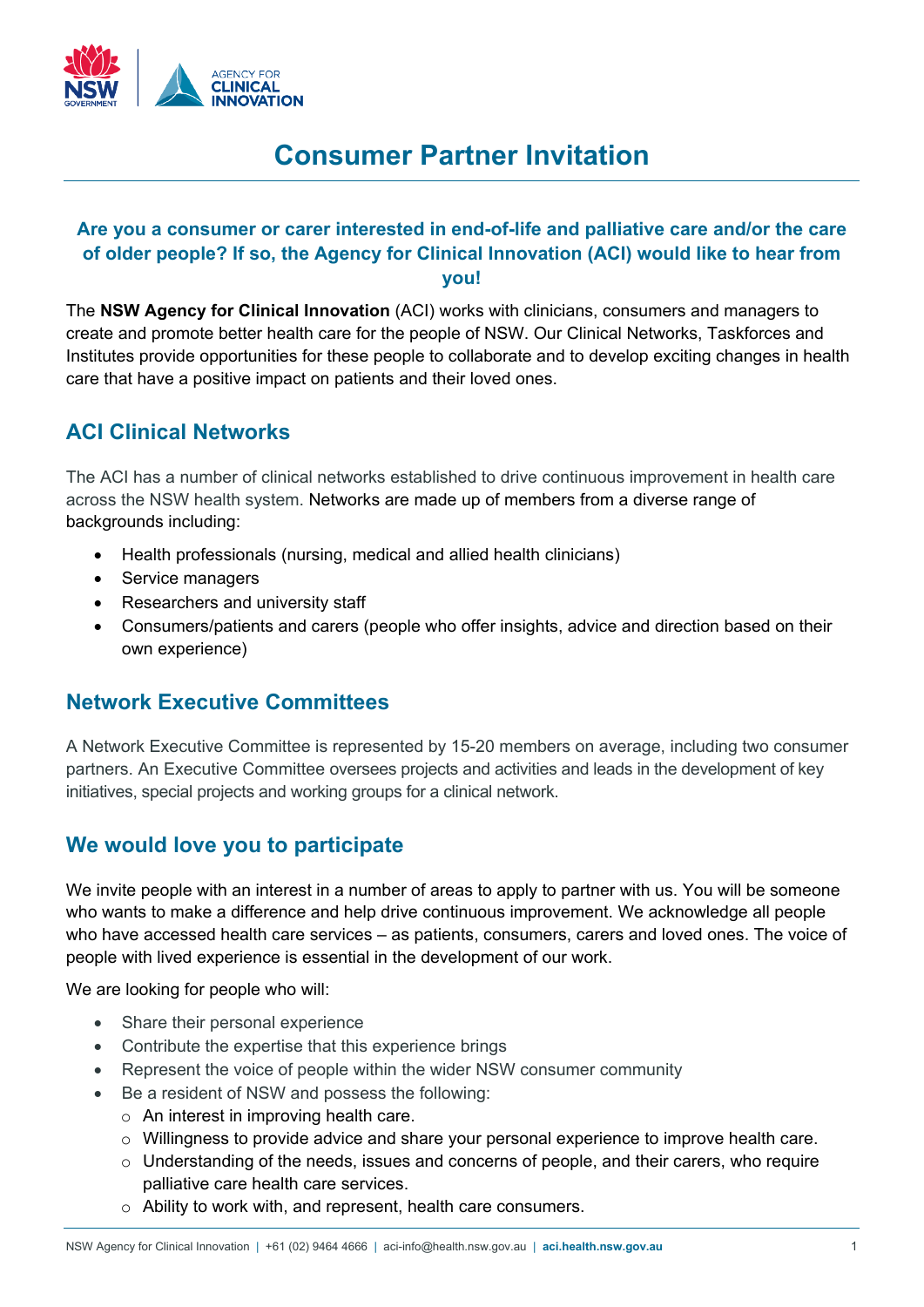- o Ability to attend and participate in meetings and events.
- o A willingness to keep all discussions confidential and maintain privacy
- $\circ$  A willingness to undergo a national police record check if required as a part of your role.

You may be a patient, a family member or a carer, who has interacted with health service in NSW. You could also be a member of a consumer health organisation.

## **What's in it for you?**

- You will meet an interesting range of people all passionate about improving health services.
- Participation can count toward future employment opportunities and be included on your resume.
- You will get access to education, training, conferences and forums.
- Networking opportunities with other consumer partners.
- You can learn some new skills.
- You can learn about health systems and you can apply these learnings to your own healthcare.
- You might have some fun (we hope!).

#### **Does it cost anything to participate or will I be paid?**

Participation is voluntary. There is no cost to participate nor will you be paid to participate. You will be reimbursed for any reasonable expenses, such as travel costs/parking, printing of documents.

#### **How we will support you in this role**

- We will provide you with an orientation session and training to support you in your role.
- There will be mentoring and support opportunities with other consumers partners from across the ACI clinical networks.
- We will provide ongoing support through phone contact and email if you have any questions and/or concerns.
- We will provide you with the NSW Health Code of Conduct and ACI values for your reference and explain how these are related to the work you will do with us.

## **What's involved in being a consumer partner with an ACI clinical network?**

A number of clinical networks are seeking interest for consumer partners in various roles including;

#### **End of Life and Palliative Care Network:**

- Executive Committee Members
- Virtual Care in Palliative Care Steering Committee Members
- End of Life and Palliative Care Consumer Partners

#### **Aged Health Network:**

- Executive Committee Members
- "Wiser Advisors" Older People's Health Consumer Partners

The table below outlines the responsibilities for these various roles including the time commitment/ frequency of engagement and activities involved.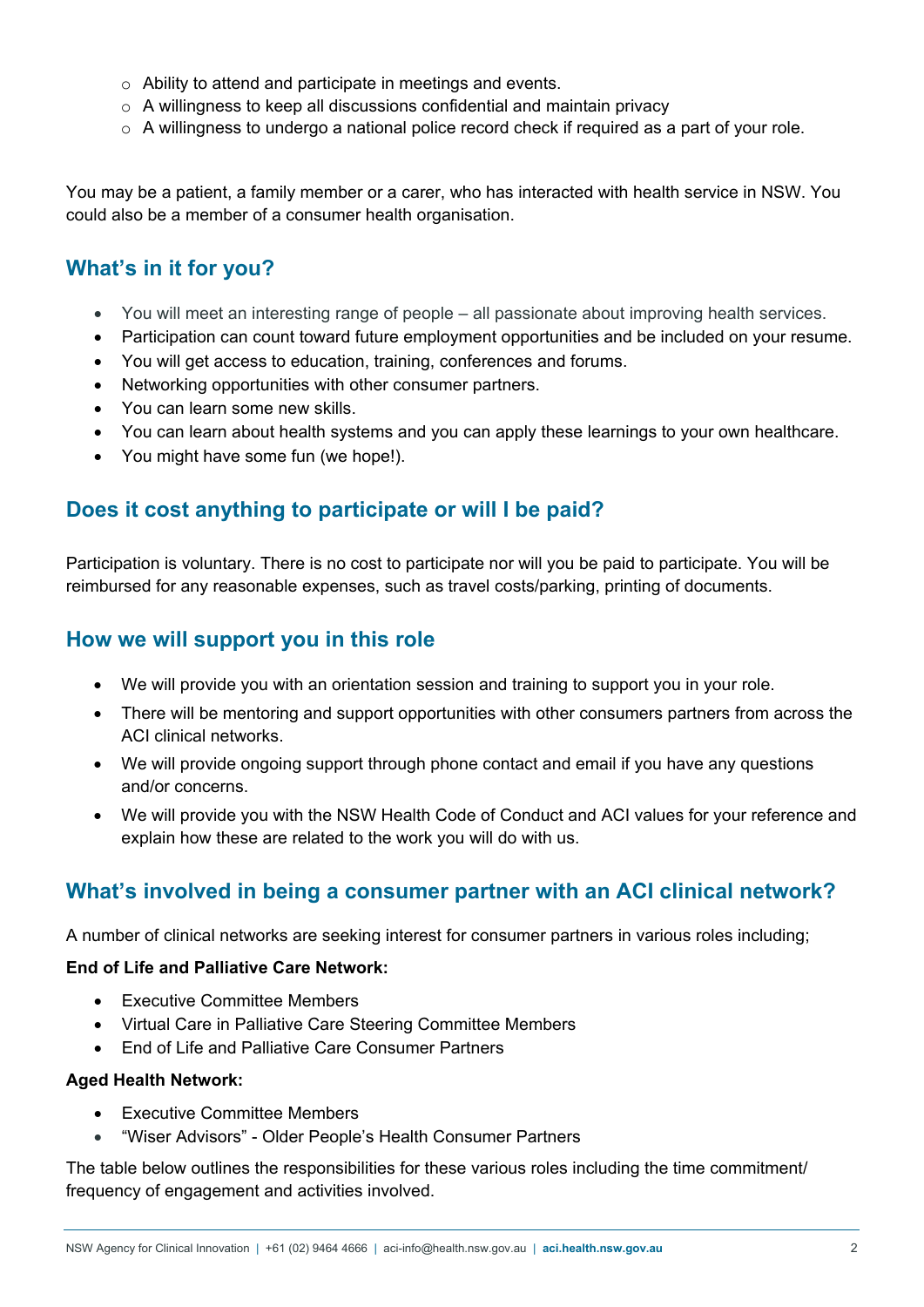| <b>Vacant roles</b>                                                                        | Time commitment /<br>frequency of<br>engagement                                                                                                                                                | <b>Activities that you may participate in</b>                                                                                                                                                                                                                                                                                                                                                                                                                                                                                                 |
|--------------------------------------------------------------------------------------------|------------------------------------------------------------------------------------------------------------------------------------------------------------------------------------------------|-----------------------------------------------------------------------------------------------------------------------------------------------------------------------------------------------------------------------------------------------------------------------------------------------------------------------------------------------------------------------------------------------------------------------------------------------------------------------------------------------------------------------------------------------|
| <b>Consumer</b><br><b>Partner</b>                                                          | Ad Hoc engagement<br>pending Network<br>events activities.                                                                                                                                     | Sharing your story about receiving health care in NSW.<br>$\bullet$<br>Providing advice about improving health care for patients,<br>$\bullet$<br>families and carers.<br>Becoming a member of a project working group that works<br>$\bullet$<br>on specific improvements in care (NB: Working Groups<br>usually convene for 6-12 weeks)<br>Attending Network meetings and events.<br>$\bullet$<br>Reviewing documents and publications e.g. patient<br>$\bullet$<br>information                                                             |
| <b>Executive</b><br><b>Committee</b><br>Member -<br><b>Consumer</b><br><b>Partner</b>      | Committed member of<br>the Executive<br>Committee. The<br>usual term for the<br><b>Executive Committee</b><br>is 24 months however<br>this flexible pending<br>preference and<br>availability. | An Executive Committee member may participate in any of<br>the above activities in addition to:<br>Provide advice on relevant issues to the ACI and NSW<br>$\bullet$<br>Health.<br>Participate in time limited working groups, as required.<br>$\bullet$<br>Collaborate with other clinical network consumer partners.<br>$\bullet$<br>Attending Executive Committee meetings.<br>$\bullet$<br>End of Life and Palliative Care Network - 2 hours<br>$\bigcirc$<br>every 2 months<br>Older Peoples Network – 2 hours every 3 months<br>$\circ$ |
| <b>Virtual Care</b><br><b>Steering</b><br>Committee -<br><b>Consumer</b><br><b>Partner</b> | Committed member of<br>the Steering<br>Committee. The<br>project is funded to 30<br>June 2023.                                                                                                 | A Steering Committee member may participate in any of the<br>above activities in addition to:<br>Provide advice on palliative care issues to the ACI and<br>$\bullet$<br>NSW health.<br>Participate in time limited working groups, as required.<br>$\bullet$<br>Collaborate with other clinical network consumer partners.<br>$\bullet$<br>Attending Steering Committee meetings monthly.<br>$\bullet$                                                                                                                                       |

#### **Due to the pandemic, meetings are being held via video conference. This means you will need a computer, laptop or tablet with a camera and microphone. We can support you to get this set up by walking you through the instructions.**

# **How to apply**

If you are interested but aren't sure if you are suitable for the role, or if you would like more information, contact:

- End of Life and Palliative Care Network: Vanessa Evans E: [ACI-PallCare@health.nsw.gov.au](mailto:ACI-PallCare@health.nsw.gov.au)  P: 0447 782 393
- Aged Health Network: Glen Pang E: [ACI-AgedHealth@health.nsw.gov.au](mailto:ACI-AgedHealth@health.nsw.gov.au)  P: 0407 995 329

We will be in touch with you shortly after the 24 June 2022 when nominations close.

You may complete the [nomination form electronically here](https://forms.office.com/Pages/ResponsePage.aspx?id=v6eHptsC30O8u-eovaYRorGm7PltSUNOgHBvyo1_Vf5UQ0ROOFRIR0lEWDRLSkQ4UUg3VlY5WEw2Ty4u) OR complete the form on the following page and return it by email to one of the email addresses above.